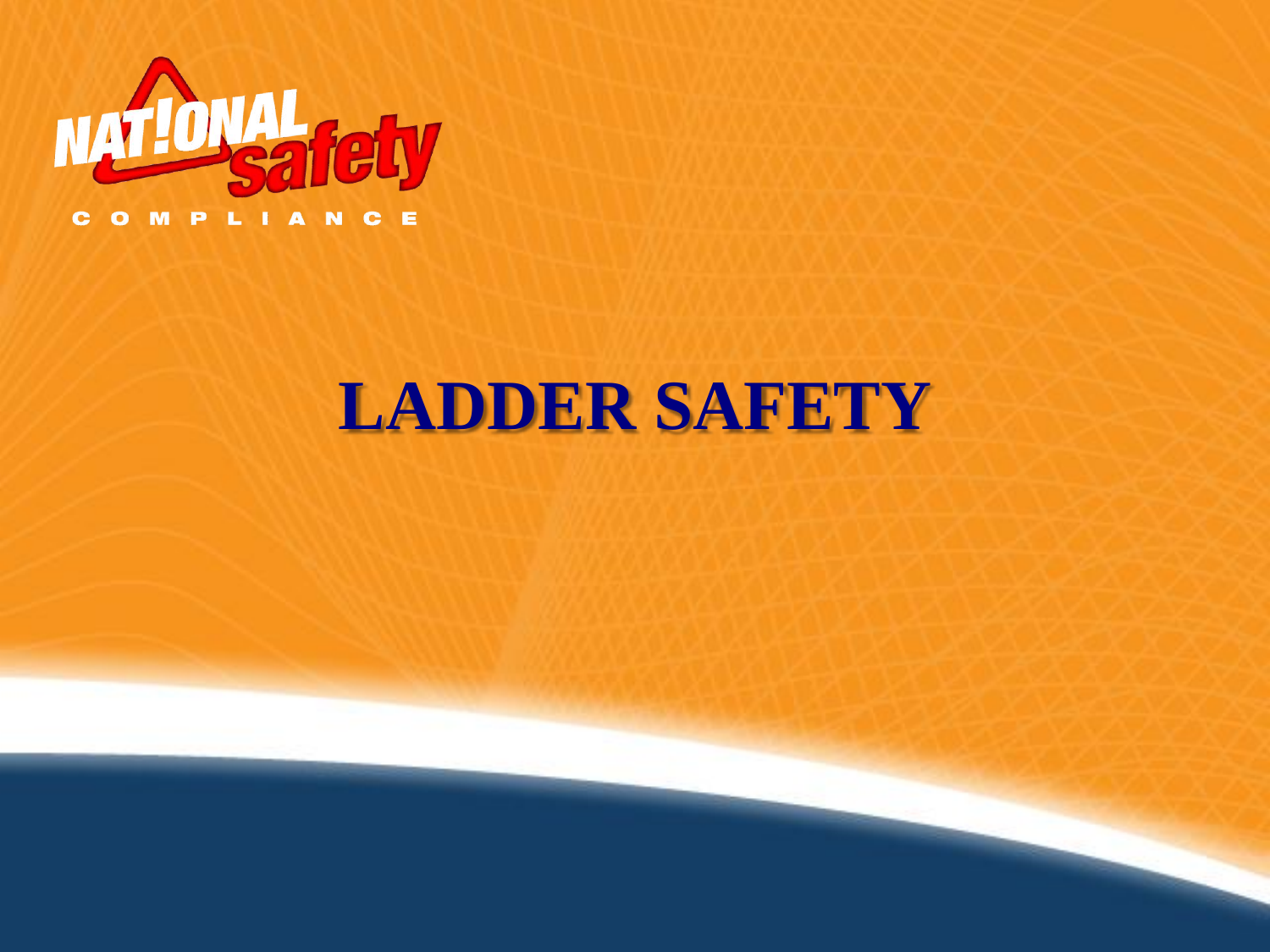#### **Introduction**

Ladders are a very handy tool, both at work and around the home. Ladders are such simple tools that many people forget the dangers involved when using a ladder. This training program is designed to provide information on the proper selection, use and maintenance of ladders to help keep you safe.

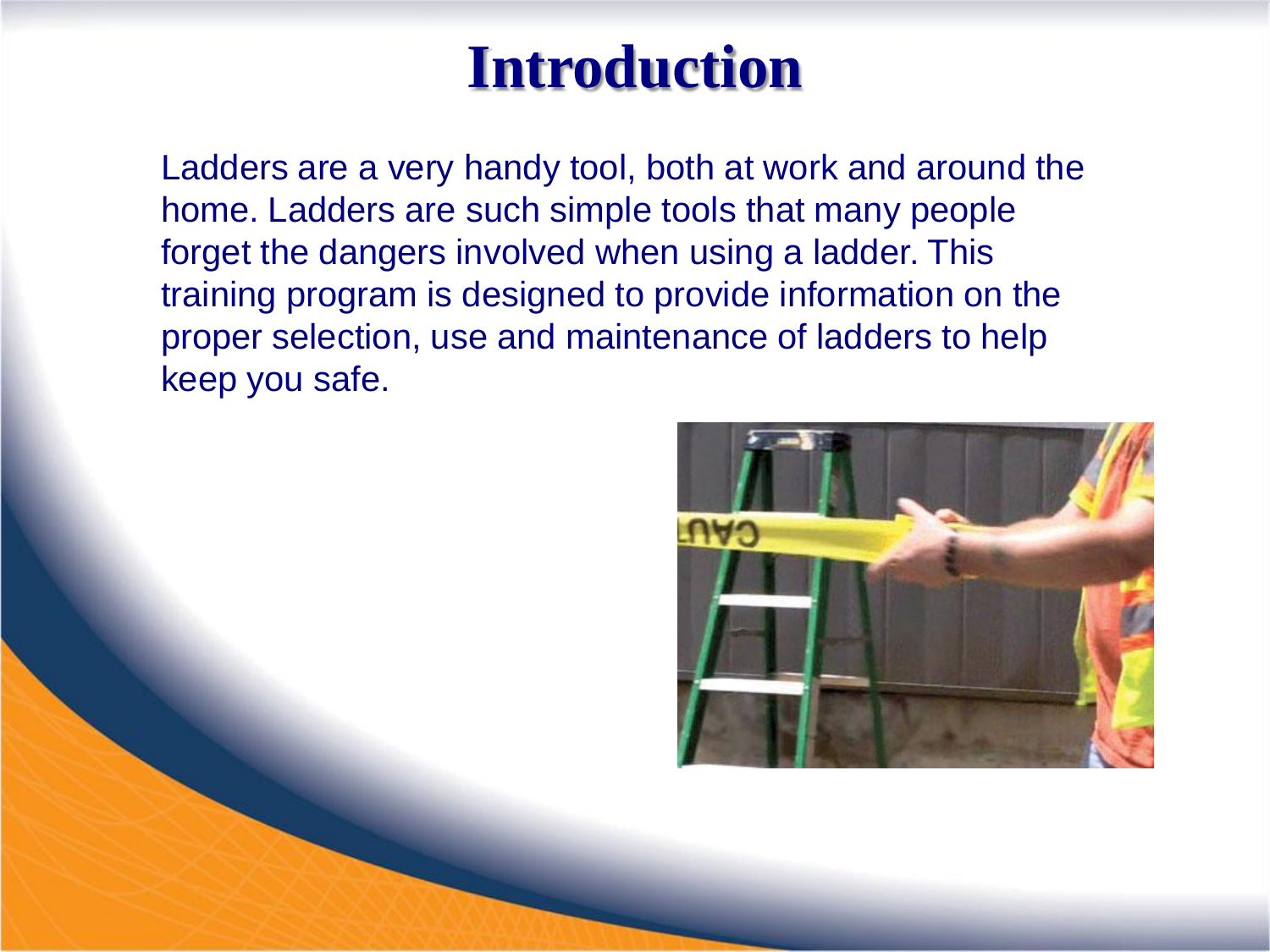## **Load Ratings**

Ladders are rated according to their load capacity.

| <b>Type IAA</b> | • Commercial grade, heavy duty use.<br>• Weight capacity of 375 pounds.                                                              |
|-----------------|--------------------------------------------------------------------------------------------------------------------------------------|
| <b>Type IA</b>  | • Industrial, heavy duty use.<br>• Weight capacity of 300 pounds.                                                                    |
| <b>Type I</b>   | · Industrial, general use.<br>• Weight capacity of 250 pounds.                                                                       |
| <b>Type II</b>  | • Light commercial use.<br>• Weight capacity of 225 pounds.<br>• Should not be used in construction or<br>general industry settings! |
| <b>Type III</b> | • Household, light use.<br>• Weight capacity of 200 pounds.<br>• Should not be used in construction or<br>general industry settings! |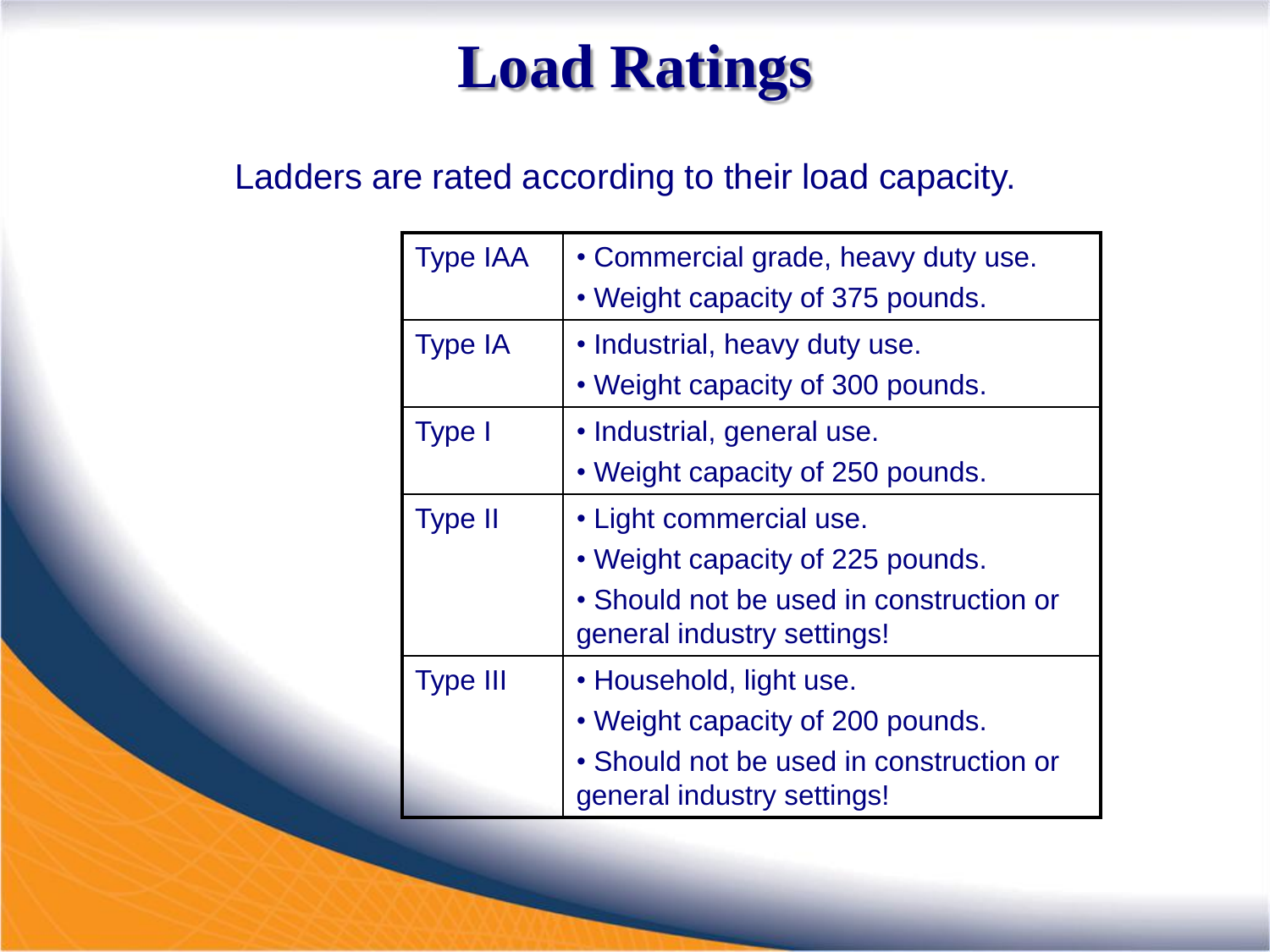

Two types of portable ladders:

• **Step ladders (A-Frame)** - Used mainly for tasks closer to the ground.

• **Straight or extension ladders** - Used to access high, tight areas where it's only possible to get two ladder feet on solid, level ground.

Portable ladders can be made from different materials: Wood, Metal (Aluminum) or Fiberglass.

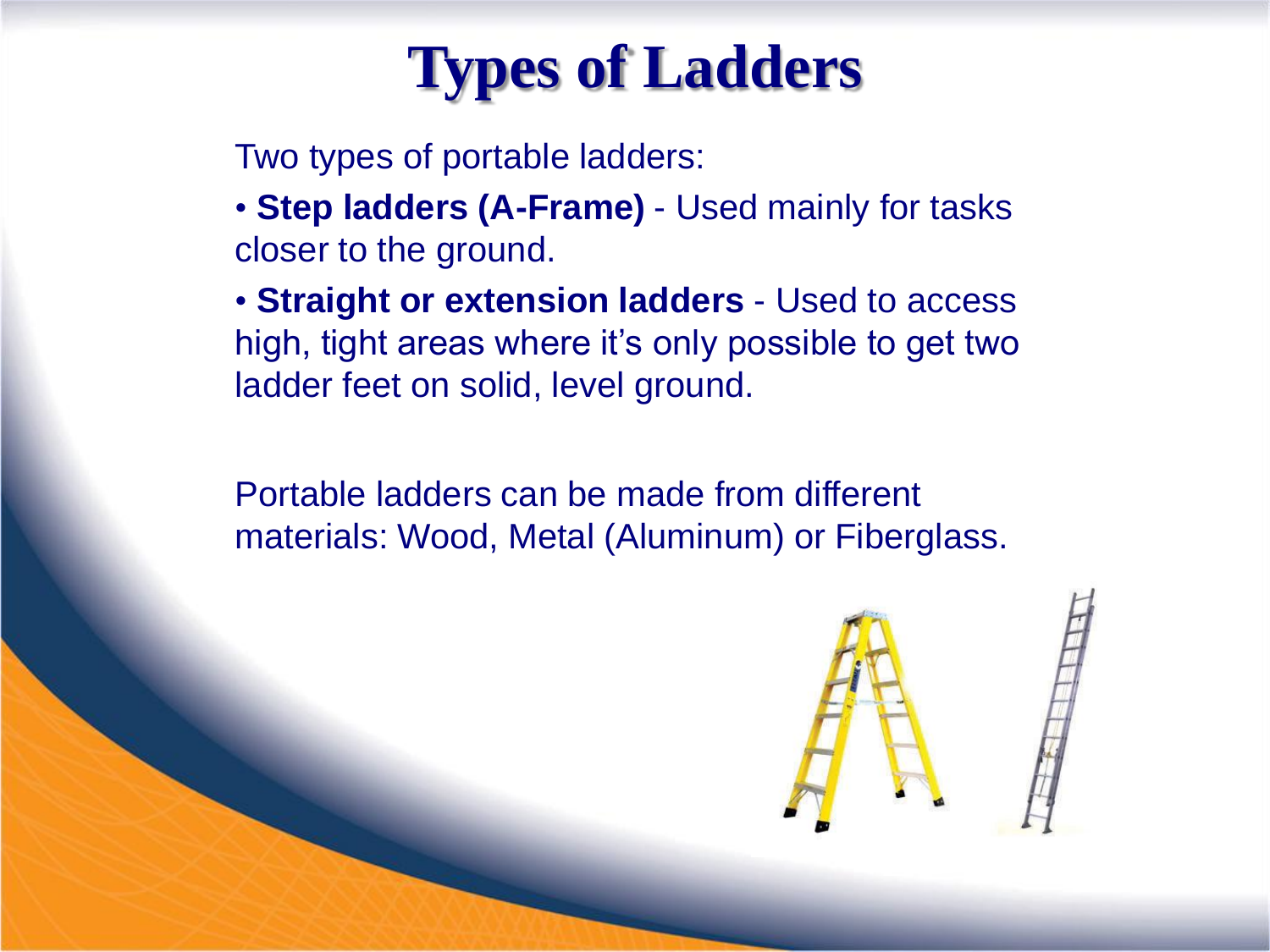#### **Selecting the Right Ladder**

- Follow your company's Ladder Safety Policy and Guidelines.
- Consult with manufacturer's guidelines on the possible and appropriate uses of the ladder.
- Make sure the ladder is of sufficient height.

To meet OSHA loading and strength requirements, all ladders should meet or exceed American National Standards Institute (ANSI) standards.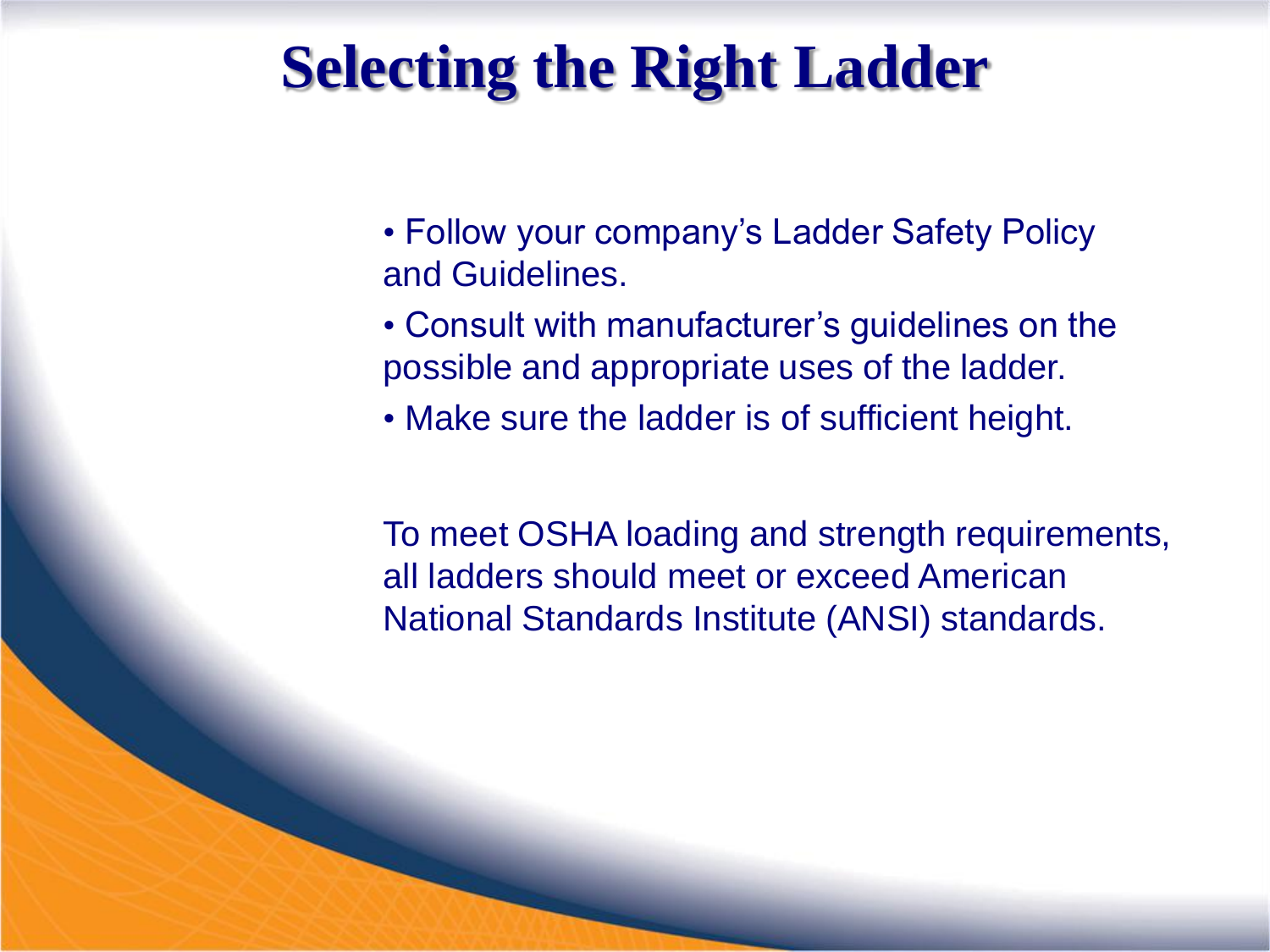## **Safety Rules for Ladder Use**



• Always inspect the ladder for damages before use.

- Maintain 3-points of contact with the ladder. Have at least both hands and one foot or both feet and one hand in contact with the ladder at all times.
- Always keep your belt buckle between the ladder rails. This keeps your center of gravity in a safe zone.
- Keep ladders free of oil, grease and other slipping hazards.
- Never load a ladder beyond the maximum intended load or the manufacturer's rated capacity.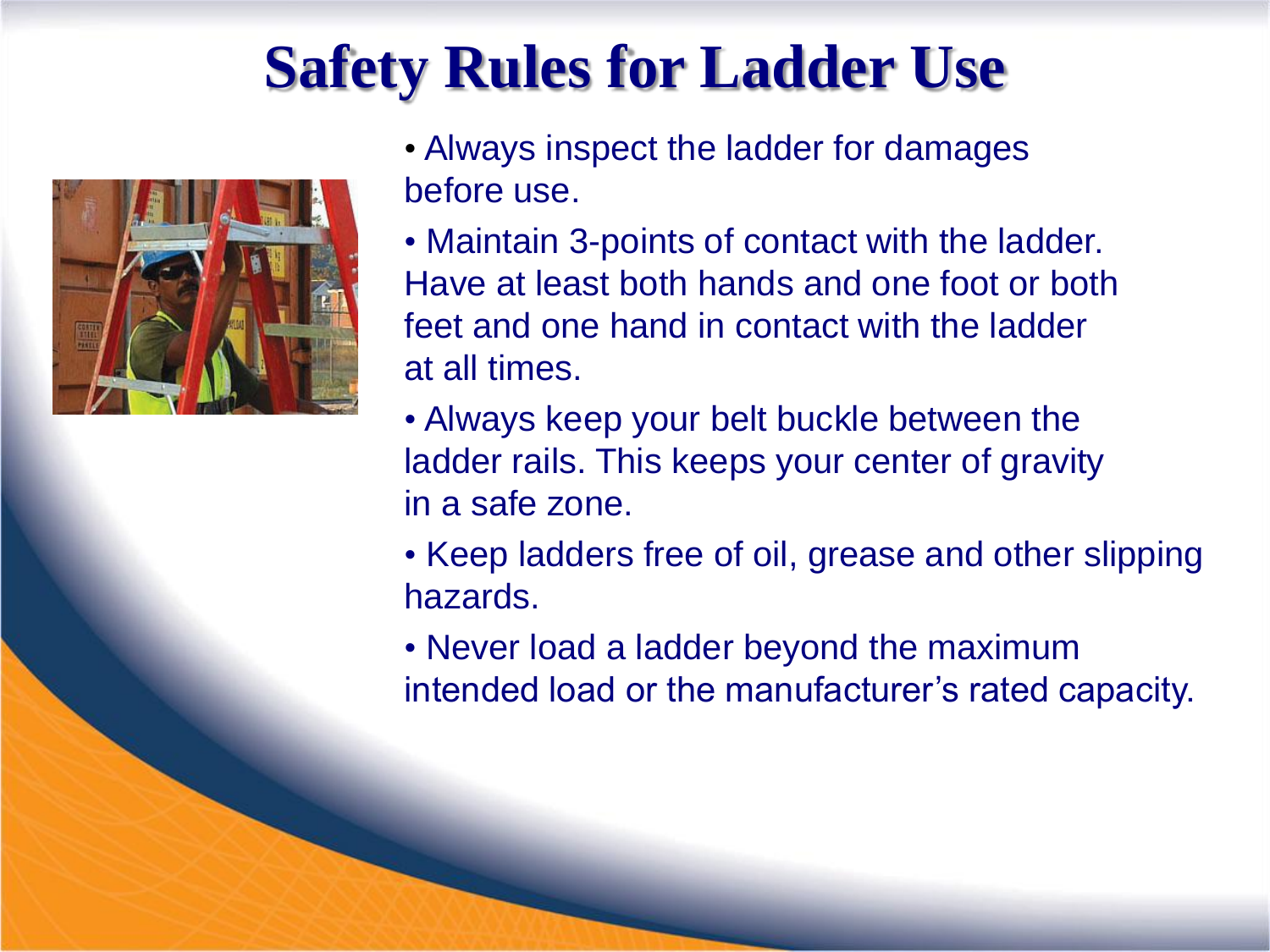## **Safety Rules for Ladder Use**



• Use only for the designed purpose.

- Use ladders on a stable and level surface.
- Have only one person on the ladder at a time.
- Do not move, shift or extend ladders while in use.
- Never use a metal ladder on or around electrical elements.
- Always face the ladder when moving up or down.
- Use both hands when going up or down the ladder.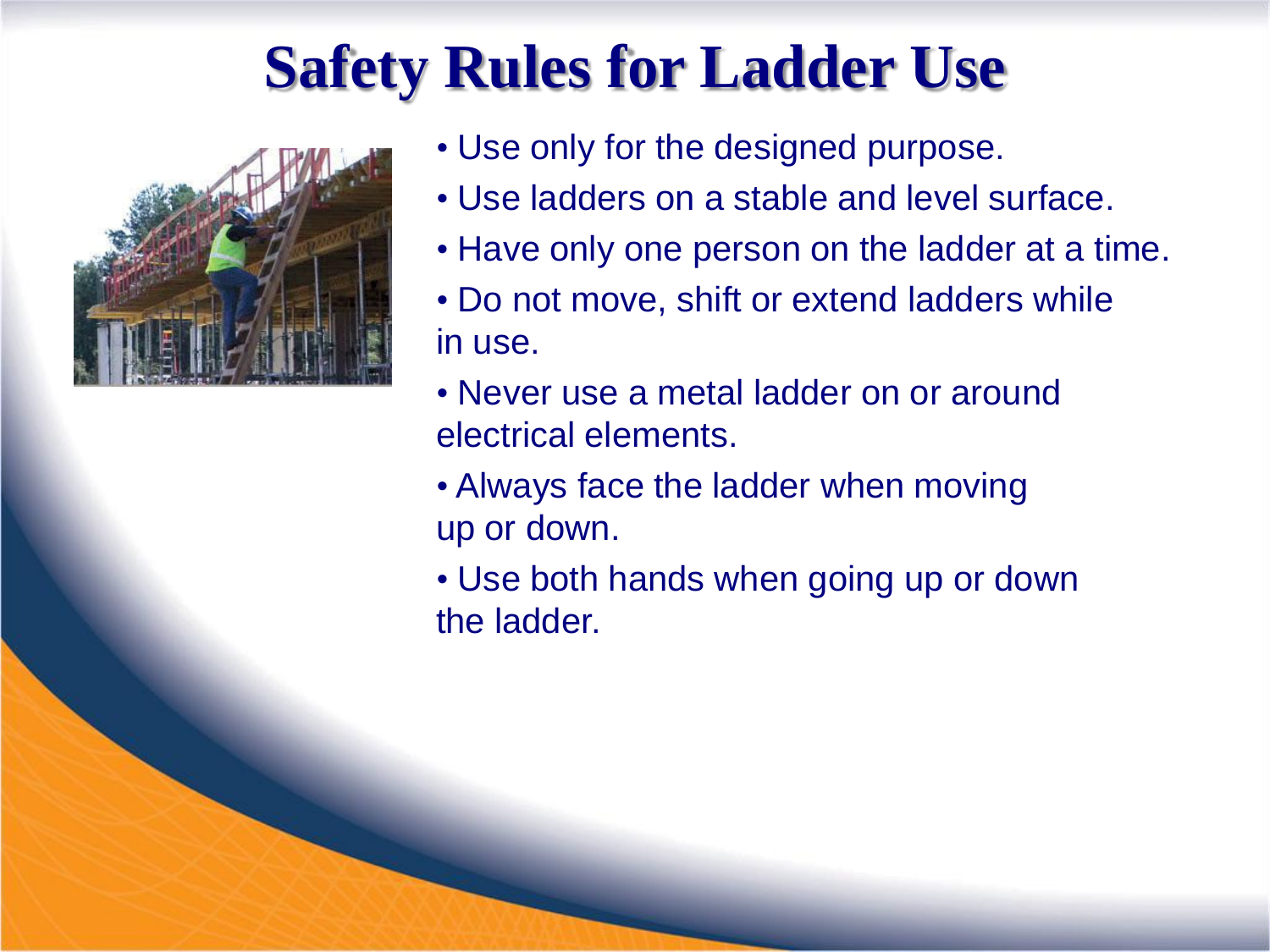### **Rules for Step Ladders**

- Do not use the top or top step as a step or seat.
- Do not use cross bracing on back side of ladder for climbing or any other purpose.
- Paint tray should only be used for paint trays or cans.
- Spreaders must be fully extended and locked before use.
- Never use a step ladder as a straight ladder.

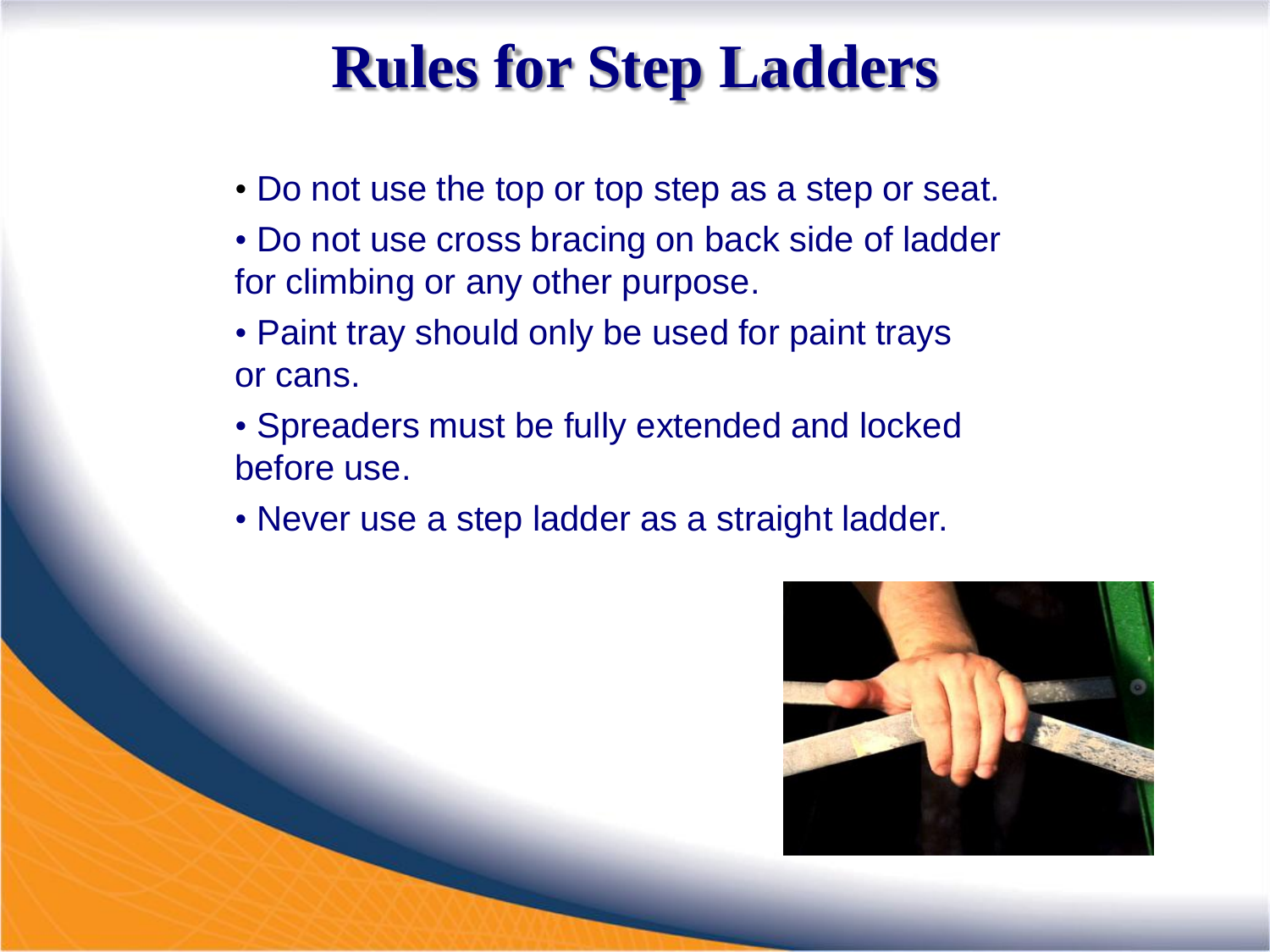## **Rules for Straight Ladders**



- After raising ladder to desired height, lock sides in place.
- Side rails must extend at least 3 feet above upper landing surface.
- For every four feet in height from the ground to where the ladder is touching the support at the top, the bottom of the ladder should be one foot away from the wall. This is known as the 4-to-1 rule. Example: if the ladder is resting against a 16 foot wall, the base of the ladder should be placed 4 feet out from the wall.
- Never stand on the top three rungs.
- Never place against movable objects.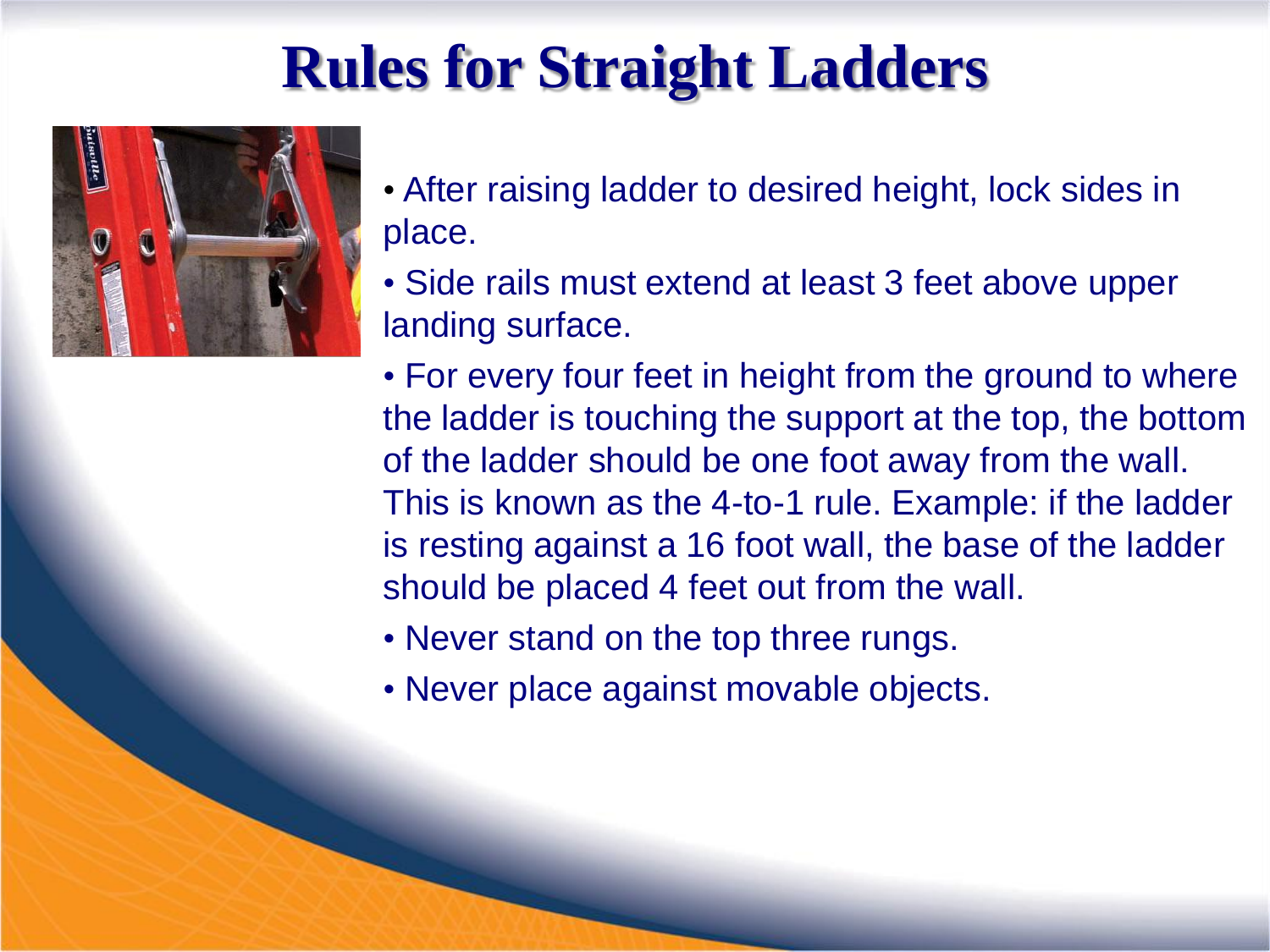#### **Defective Ladders**



Ladders that are damaged or defective can be very dangerous. OSHA requires all portable ladders found to have structural defects immediately be marked or tagged "DO NOT USE" and taken out of use until repaired.

Ladders repairs must be done by the manufacturer or other qualified person and must restore the ladder to a condition meeting its original design criteria. If a ladder cannot be properly repaired it must be destroyed and discarded.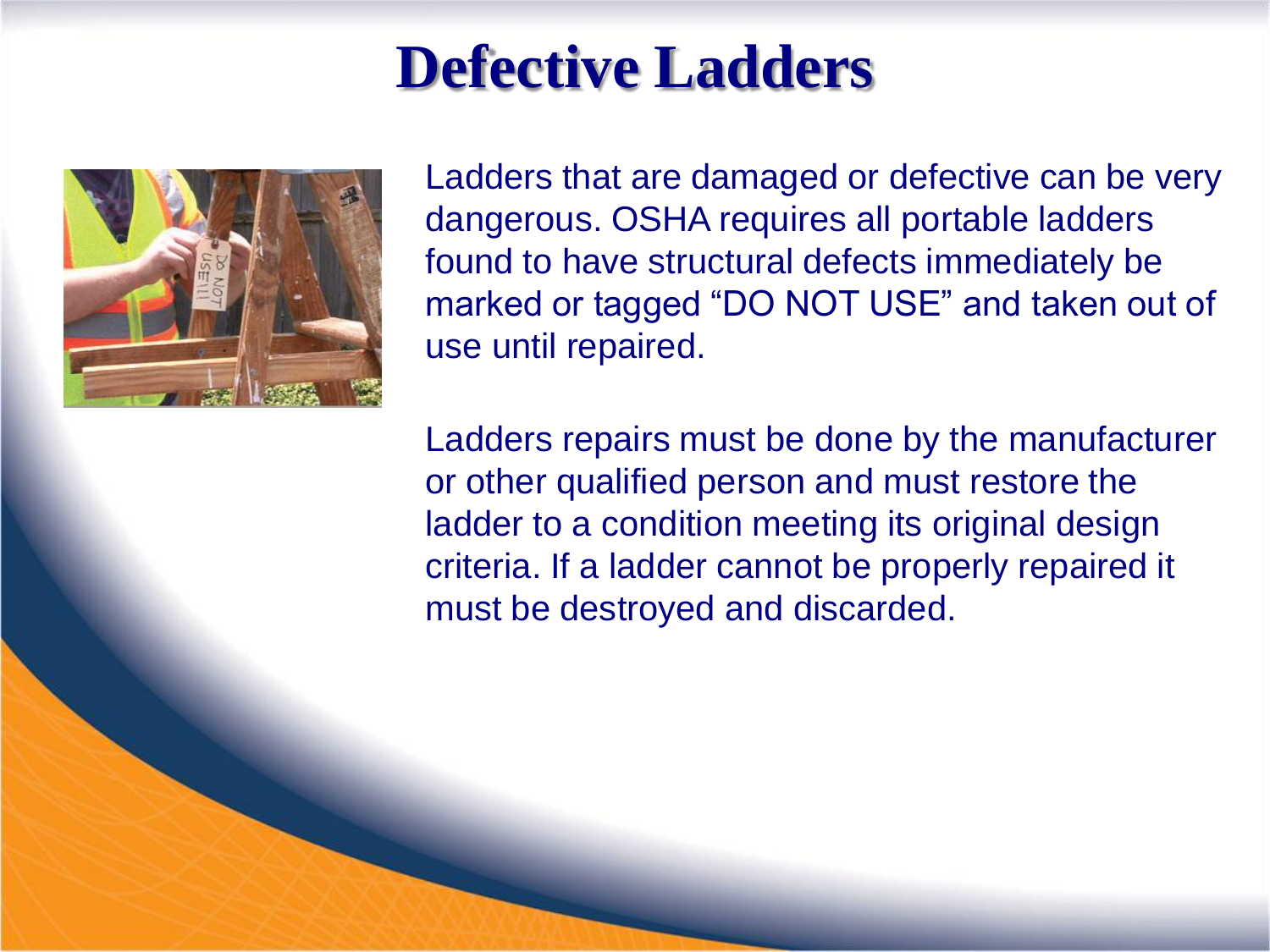## **Ladder Storage**

Storing a ladder correctly is important in maintaining the integrity. Ladders should be stored vertically whenever possible. If a ladder must be stored horizontally, it should be supported in several places to keep the rails form sagging. Never store ladders somewhere that cause them to become a tripping hazard. Store ladders in a cool, dry place. Avoid hot, wet areas or other conditions that could compromise the integrity of the ladder.

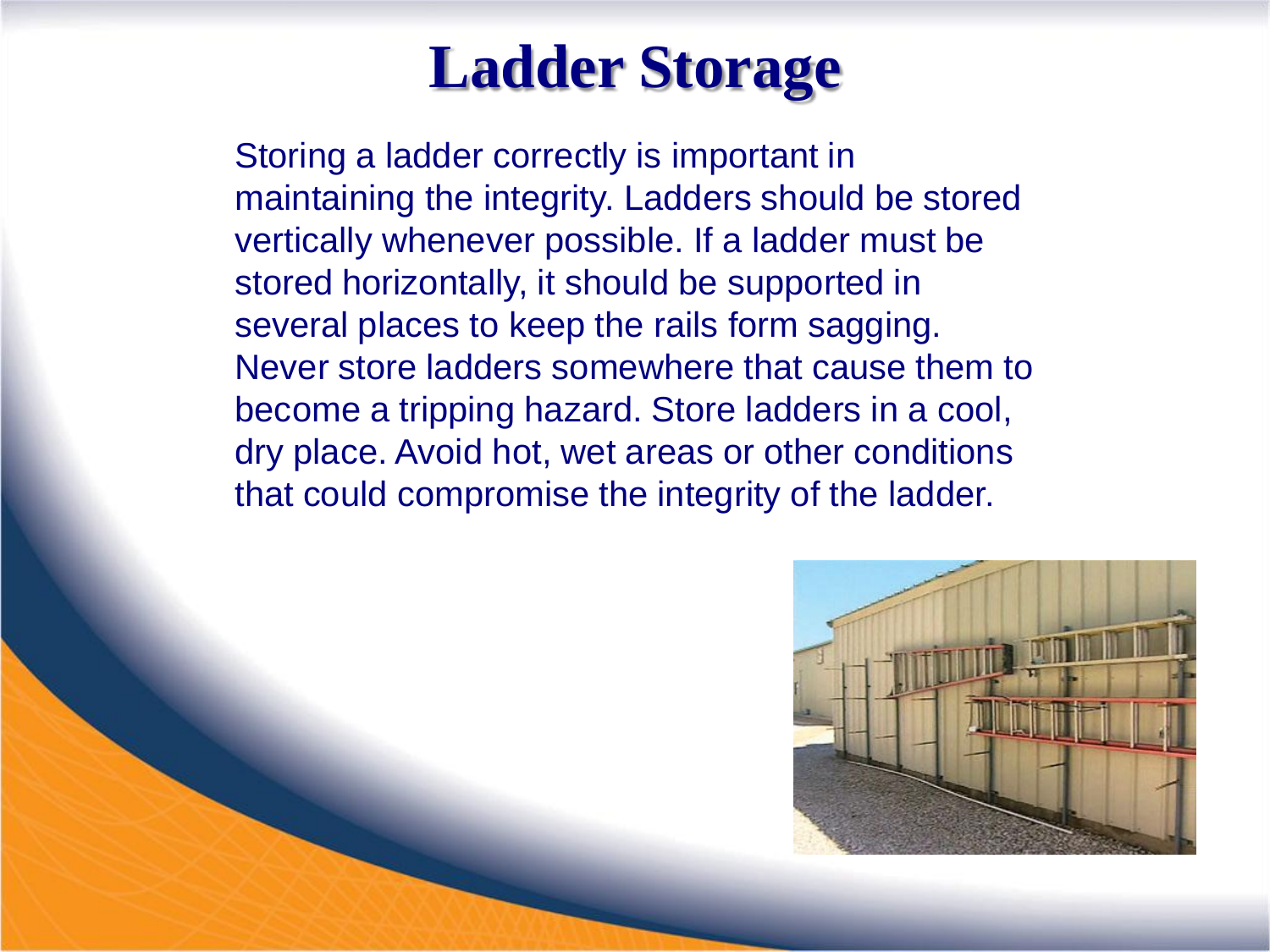#### **Training Requirements**

Along with this training booklet, your employer will provide additional training to ensure you know how to use ladders correctly. You need to be able to recognize hazards related to ladders and know how to minimize those hazards. Proper use, placement and care in handling of all ladders and maximum intended load-carrying capacities of ladders used.